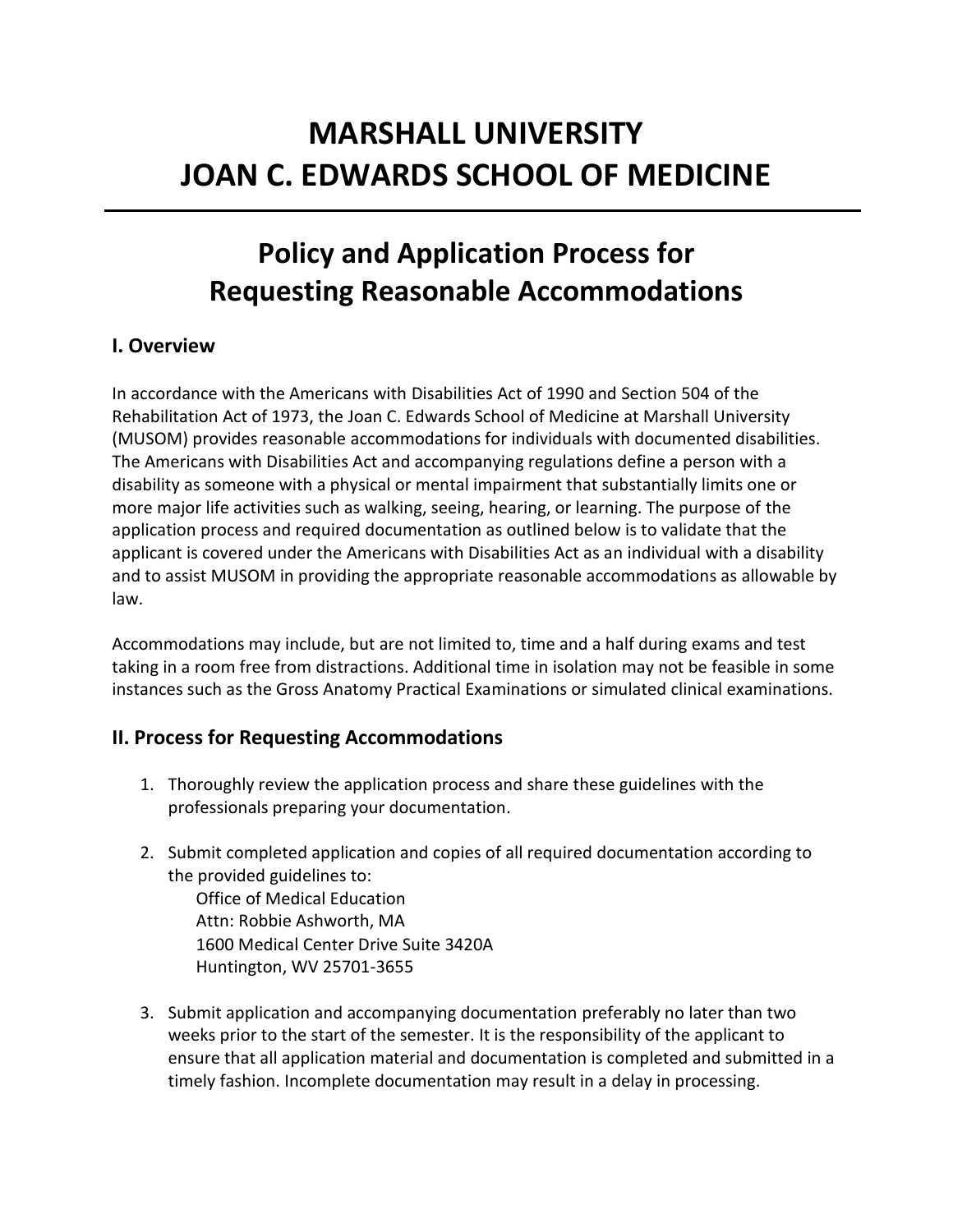- 4. Students who have been approved for accommodations are not required to re-submit documentation of the disability; however, they must re-submit annually the "Request for Reasonable Accommodations" form to the Office of Medical Education no later than two weeks prior to the start of the academic year (July 1). If the student's condition warrants change or new requests, a new form must be completed stating the new/changed requests along with appropriate supporting documentation.
- 5. All application material and provided documentation is kept in strictest confidence according to HIPAA and FERPA regulations and is kept locked away in the Office of Medical Education.
- 6. Upon separation from the university (e.g. graduation, withdrawal, other) all requests for reasonable accommodations and supporting documentation will be shredded and disposed of properly. It does not become a part of the student's permanent academic record at MUSOM.

#### **III. General Documentation Guidelines for All Disabilities**

- 1. A detailed, comprehensive written report from a qualified professional describing your disability and its severity and explaining the need for the requested accommodation(s).
- 2. The report should include the following:
	- a. State a specific diagnosis of the disability.
	- b. Be current. The evaluation should have been conducted no more than three years prior to the requested accommodation.
	- c. Clearly describe the specific diagnostic criteria and name the diagnostic tests used, including date(s) of evaluation, list specific test results, and provide a detailed interpretation of the test results in support of the diagnosis. Be sure to include all relevant educational, developmental, and medical history.
	- d. Give a detailed description of the applicant's current functional limitations due to the diagnosed disability and an explanation of how the diagnostic test results impact the student's academic performance.
	- e. Provide contact information and credentials of the professional evaluator that qualify him or her to make the diagnosis, including information about professional licensure or certification and specialization in the area of diagnosis. The dated report must be written on the professional evaluator's letterhead and clearly indicate the name, address, telephone number, and qualifications of the professional.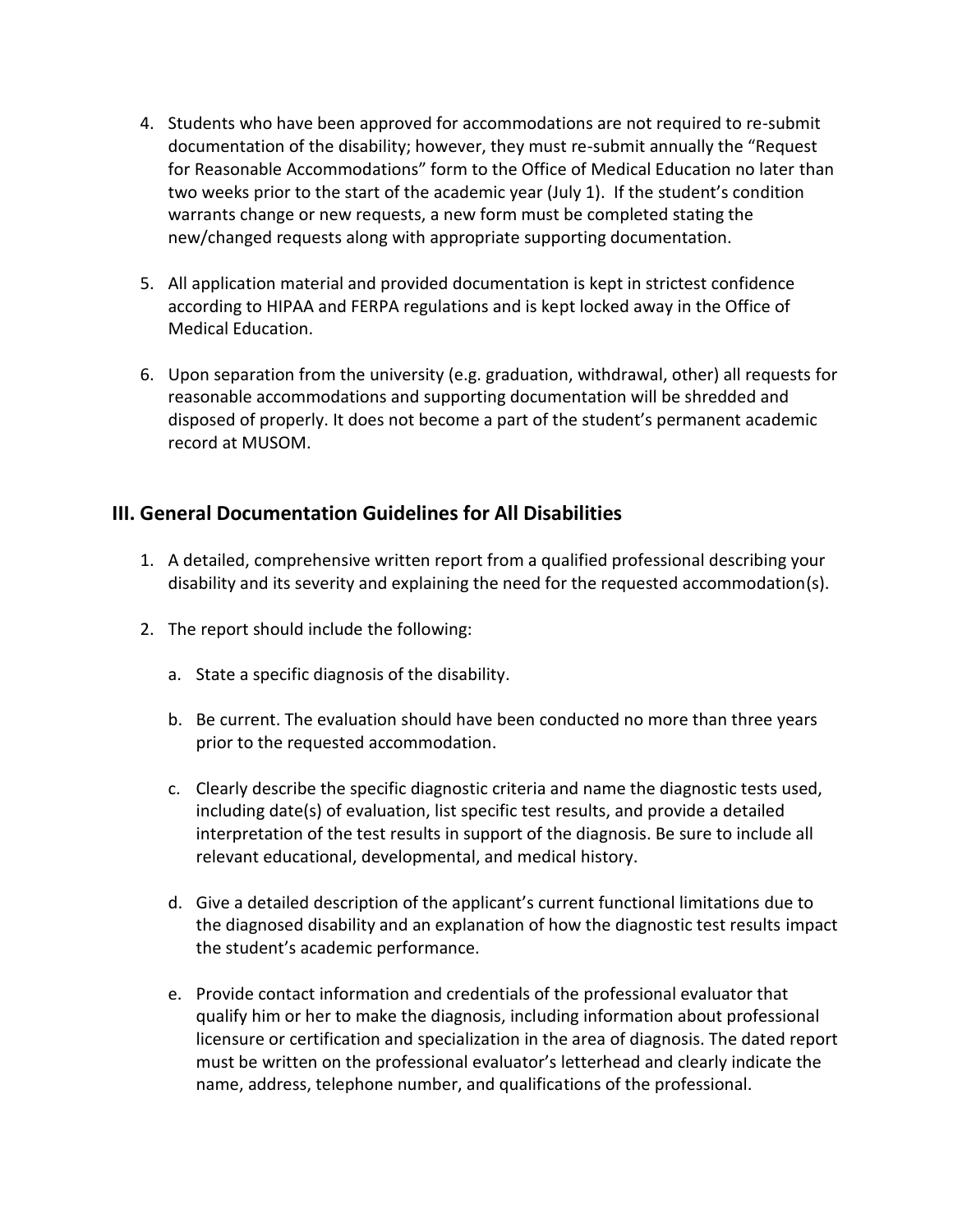f. If no prior accommodations have been provided, the qualified professional expert should include a detailed explanation as to why no accommodations were given in the past and why accommodations are needed now.

### **IV. Documentation for Specific Learning Disability, Attention-Deficit/Hyperactivity Disorder, and/or Cognitive Disabilities**

Students who request accommodations or for whom accommodations are recommended on the basis of a diagnosis of Specific Learning Disability, Attention-Deficit/Hyperactivity Disorder (ADHD), and/or Cognitive Disabilities must have undergone evaluations that include the following:

- 1. The evaluation must be conducted by a qualified professional. The diagnostician conducting the evaluation must have comprehensive training in the field(s) of Specific Learning Disability, ADHD, and/or Cognitive Disabilities.
- 2. Appropriate testing must include recognized measures of intellectual functioning, achievement, memory, processing speed, continuous performance, and attention or tracking tests, as well as checklists or rating scales to assess learning styles/skills, anxiety and depression. Self-report checklists alone are not acceptable as diagnostic criteria.
- 3. A clear, unequivocal diagnosis of Specific Learning Disability, ADHD, and/or Cognitive Disability based on DSM-5 criteria must be rendered based on a thorough diagnostic interview and appropriate psychological testing. The evaluator must indicate that alternative explanations and co-morbid diagnoses have been ruled out. Existing comorbid diagnoses must be described.
- 4. The current functional imitations of the individual in the academic environment must be described.
- 5. Based on the findings, the evaluator must make appropriate and specific recommendations for accommodation in the learning environment.